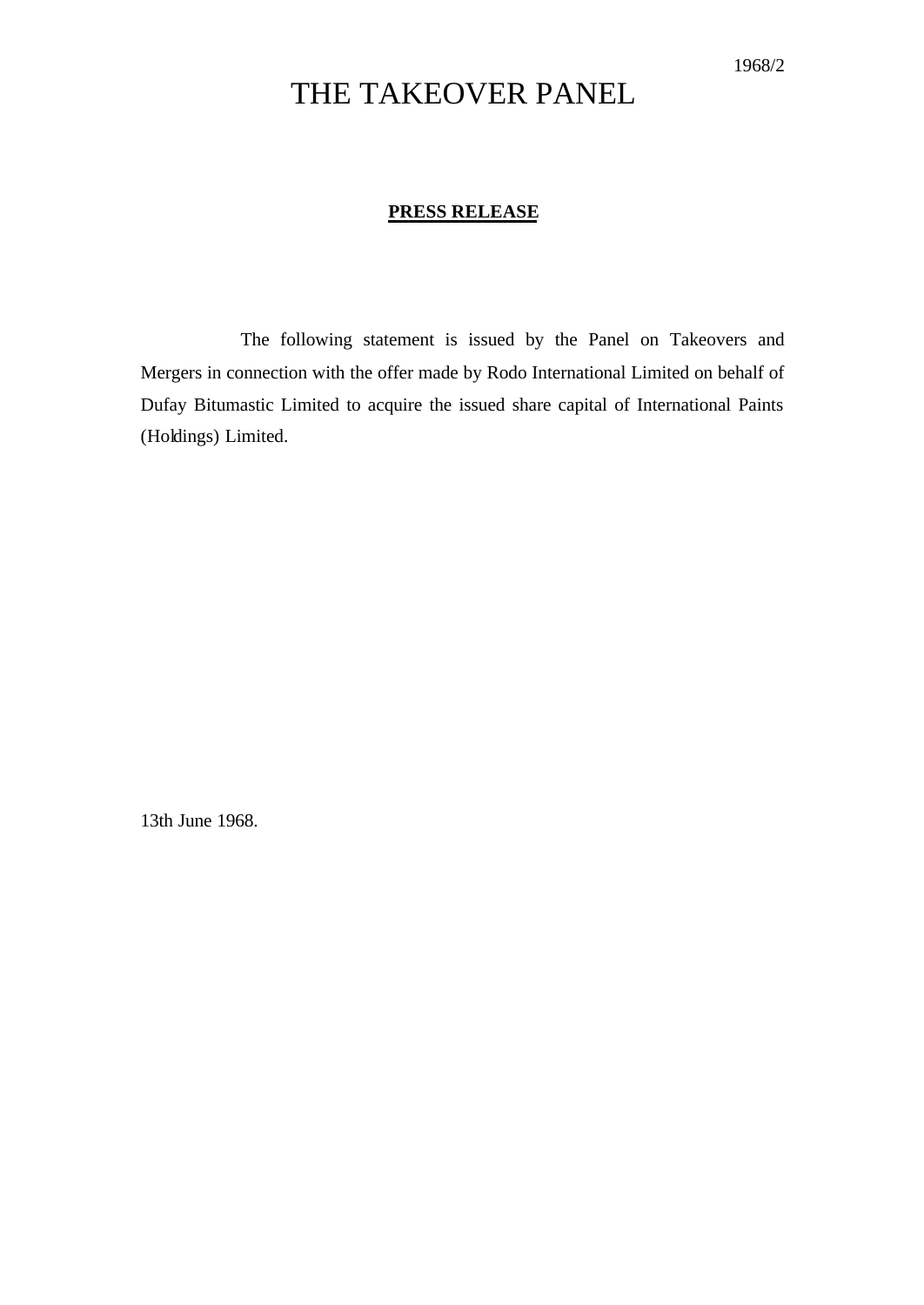- 1. On the 4th April 1968 Rodo International Limited announced that an offer would be made on behalf of Dufay Bitumastic Limited to acquire the issued share capital of International Paints (Holdings) Limited. The Chairman of Dufay Bitumastic is Mr. J.G. Gommes, who is also Chairman of Rodo International, and the other directors are Mr. C. Attwood (Deputy Chairman and Managing Director), Mr. C.S. Chadwick, Mr. J.P. Erskine and Mr. I.H.C. Walton. Dufay Bitumastic is a holding company whose principal operating subsidiaries are organised in two groups, the Paints Division and the Bitumastic Division. The Offer Document was dated the 6th May.
- 2. In the Offer Document (page 6) the Board of Dufay Bitumastic considered it likely that in the absence of unforeseen circumstances, the profits before tax for the full year to the 30th September 1968 would be of the order of £500,000 against a figure of £327,123 for the previous year. For the Paints Division this forecast was based (Appendix A) on the expectation that profits for the current year would not be materially different from those for the previous year. The Board stated (page 6) that "No unaudited profit figures are so far available for the current year to date".
- 3. Page 9 of the Offer Document stated that "The Board of Dufay Bitumastic have considered all statements of fact and opinion contained herein relating to Dufay Bitumastic and accept, individually and collectively, responsibility therefor and consider that no material factors or considerations have been omitted".
- 4. The offer was contested: and in a circular to shareholders dated the 16th May Lazard Brothers & Co. Limited, as advisers to International Paints (Holdings), drew their attention to the unavailability of profit figures for the current year "in spite of the fact that seven months of Dufay's trading year are past".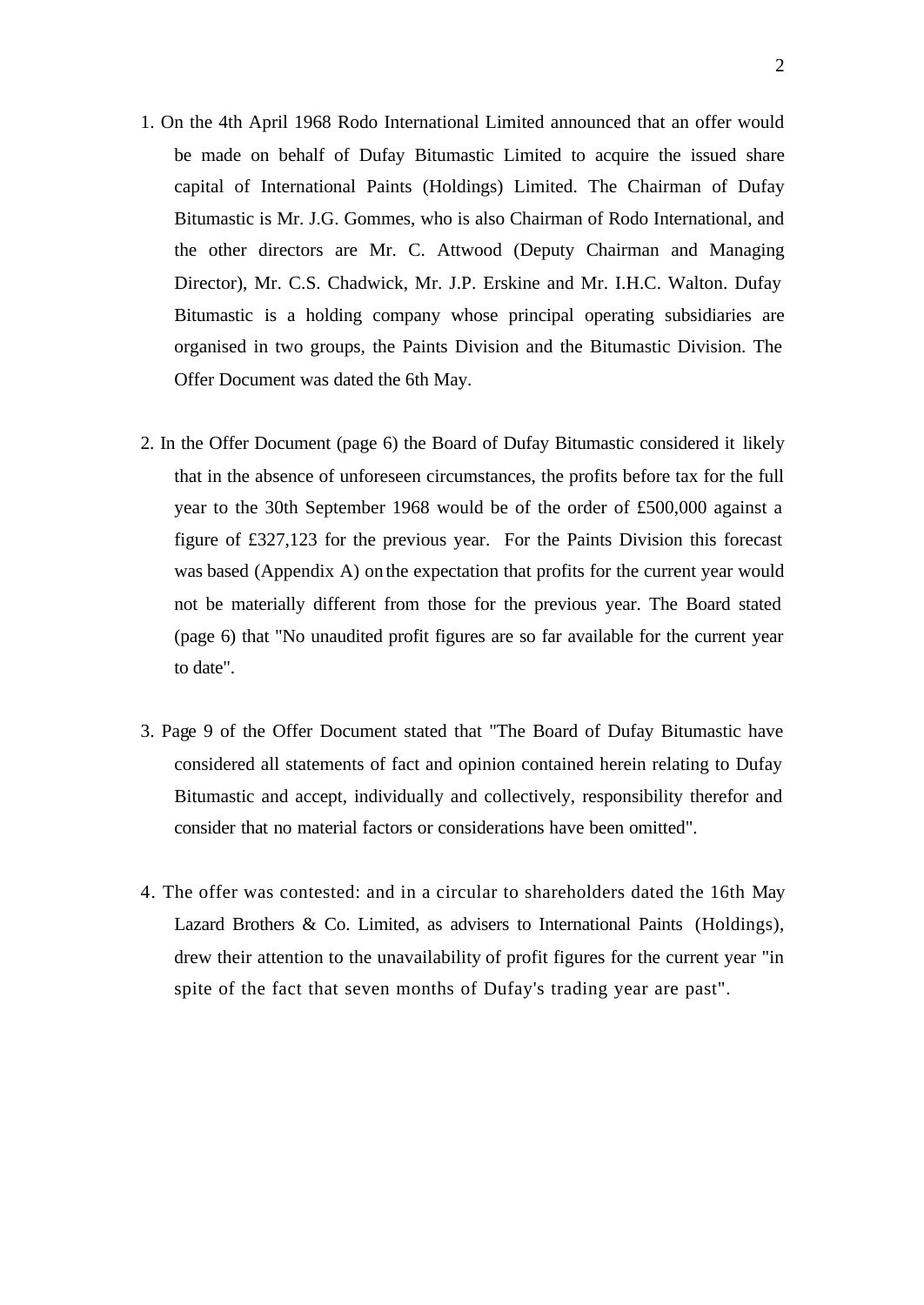In a circular dated the 28th May Rodo International replied to this point as follows:-

"We make no apologies for this situation which arises as a result of the progressive transfer to our new factory at Shildon of the entire production of all our other paint factories and the establishment of a single sales force, an immense task of reorganisation which is bound to cause delay in the preparation of interim figures. Dufay Bitumastic in fact makes a regular practice of issuing Interim Statements of the first six months' profits during the course of each year".

Figures for the first six months of the year ending the 30th September 1967 had in fact been published in August 1967.

- 5. On the 30th May the offer was increased and extended to the 7th June.
- 6. On the 4th June the Press published the resignation of Mr. G. L. Mortimer, Chief Accountant of the Paints Division of Dufay Bitumastic and a director of Dufay Paints Limited, the principal subsidiary in that Division.
- 7. On the same day Mr. Mortimer called on the Secretary of the Panel. He stated that he had in fact prepared a provisional profits statement for the Paints Division for the 3 months ended 31st December 1967. In this, seasonally bad, quarter there had been a loss of some £9,000. The statement had been circulated to the Board and discussed at a meeting of the Directors of Dufay Paints on the 25th March. Mr. Attwood, Deputy Chairman of Dufay Bitumastic, is Chairman of the Board of Dufay Paints which includes two other directors of the holding company, Mr. Chadwick and Mr. Walton.
- 8. Mr. Mortimer stated that he had not been asked to prepare any figures in connection with the offer until asked at 24 hours' notice to produce a profit forecast for the Paints Division for 1967/8 and 1968/9, in preparation for a visit by a representative of the auditors of the holding company. The representative had found this profit forecast for the Paints Division in 1967/8 too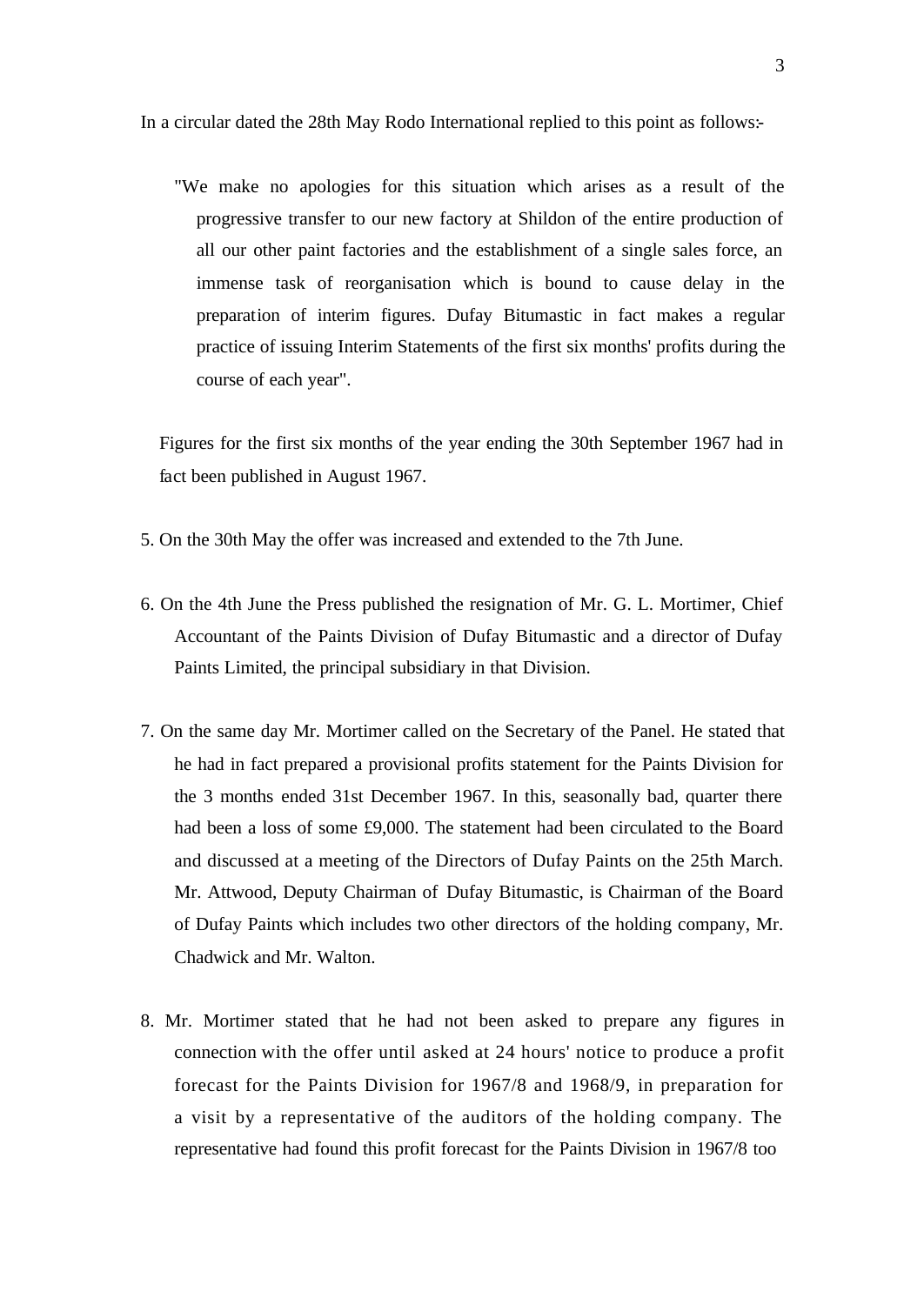optimistic. It had in fact been halved in the report made by the auditors to the Board of Dufay Bitumastic, the revised figure showing a reduction of 21% on the corresponding figure for the previous year. The profit forecast included in the Offer Document (para.2 above) had been based, so far as the Paints Division was concerned, on this revised figure.

- 9. Mr. Mortimer also stated that he had completed a provisional profit statement for the six months ended the 31st March 1968 on the 28th May and circulated it to the Board of Dufay Paints. It showed a provisional loss for the six months of about £30,000 against a comparable profit of about £49,000 in the corresponding six months of the previous year. These provisional statements would have been subject to some further adjustment. In particular they did not allow for the extent to which the Board might decide to capitalise expenditure which in their judgement arose from reorganisation, to be written off out of future profits This practice had been followed in the previous years of reorganisation and is clearly shown in the published accounts for the year ended the 30th September 1967.
- 10. Later on the 4th June the Secretary of the Panel advised Rodo International that their circular of the 28th May (para 4 above) and the circular of the 30th May (para 5 above) conveying the increase in the offer had contained no statement reiterating the acceptance of responsibility by the Board of Dufay Bitumastic (cf. para 3 above). He also pointed out that the statement regarding the absence of any unaudited profit figures for any part of the current year was dated as long ago as the 6th May (para 2 above) and suggested that it might be brought up to date at the same time.
- 11. In response Rodo International issued a Press statement on the 5th June which contained the followings:-

"The Directors of Dufay Bitumastic reconfirm that the profit for the year ending 30th September 1968 will be of the order of £500,000 and will be not less than £800,000 for the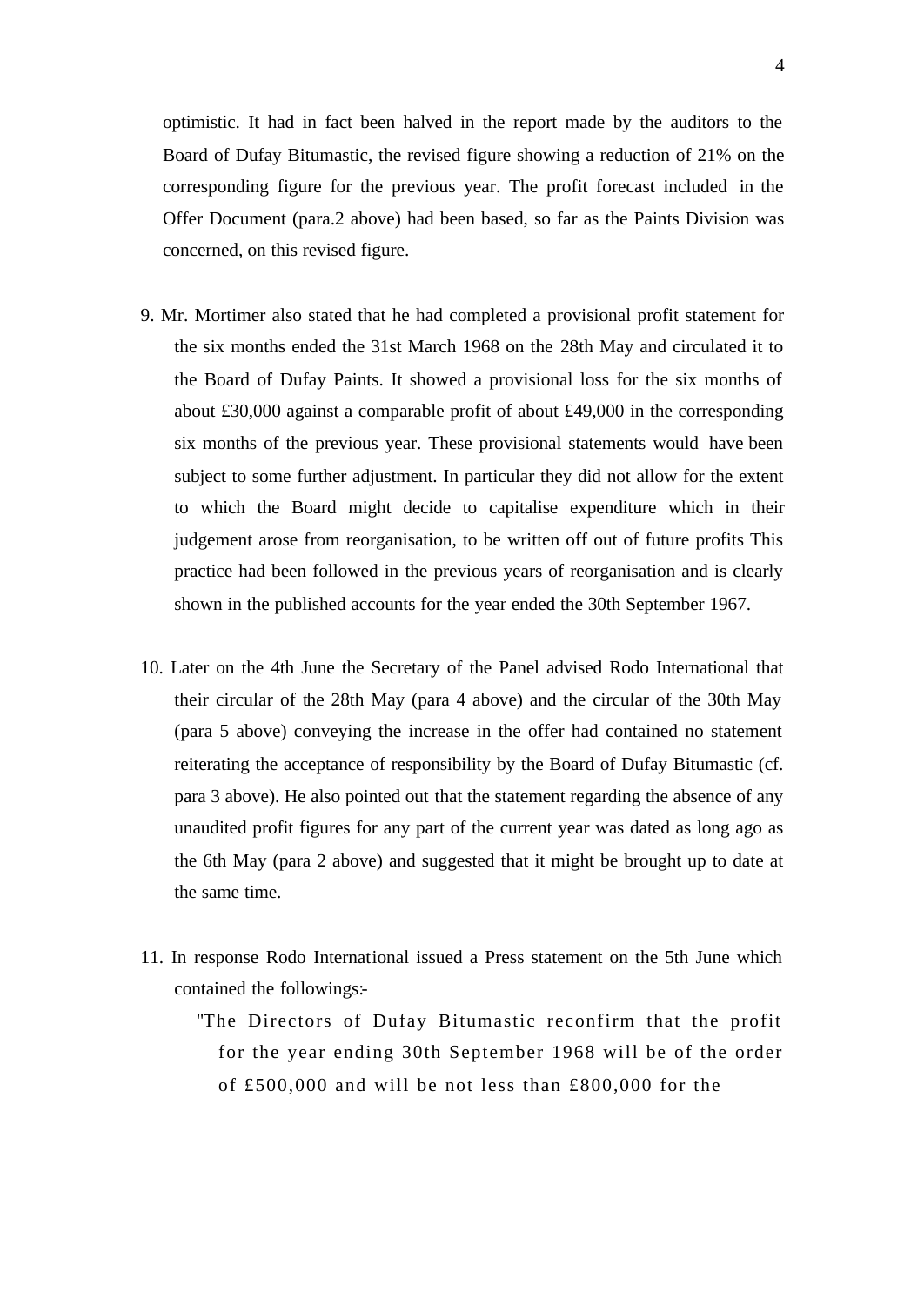following year, although interim figures are not available due to the removal and concentration of all Dufay paint factories at Shildon.

- The Directors of Dufay Bitumastic have again considered all the statements of fact and opinion contained in their various letters to Shareholders and they accept, individually and collectively, responsibility therefor and consider that no material factors or considerations have been omitted."
- 12. On the 6th June the Chairman of the Panel interviewed Mr. Mortimer who exhibited copies of the profit statements referred to in paras 7, 8 & 9 and of supporting working papers. In view of the statement by Rodo International, quoted in para 4, regarding the difficulties caused by the progressive transfer of production to Shildon, it is proper to record that Mr. Mortimer's exhibits were drawn up in two parts, the outcome of the work already transferred to Shildon being clearly distinguished from that of work at the existing factories and the calculations being made accordingly.
- 13. On the 7th June, the offer was further extended for another twelve days. The Chairman asked Mr. Gommes for an early discussion which took place on the 11th June. The following paragraphs contain a summary of what he and his advisers said.
- 14. Mr. Gommes volunteered at the outset that he accepted personal responsibility for everything that had been done on behalf of Dufay Bitumastic. With regard to interim figures, the half-yearly published figures required by the Stock Exchange were always prepared with the greatest care. He would have preferred to delay the offer for International Paints (Holdings) until these figures were available for the current year: but for tactical reasons arising from the possibility of alternative offers he judged that this could not be done. He had however pressed for their preparation and publication at the earliest possible moment. The first move for the early preparation of half yearly figures had in fact been made at the end of March.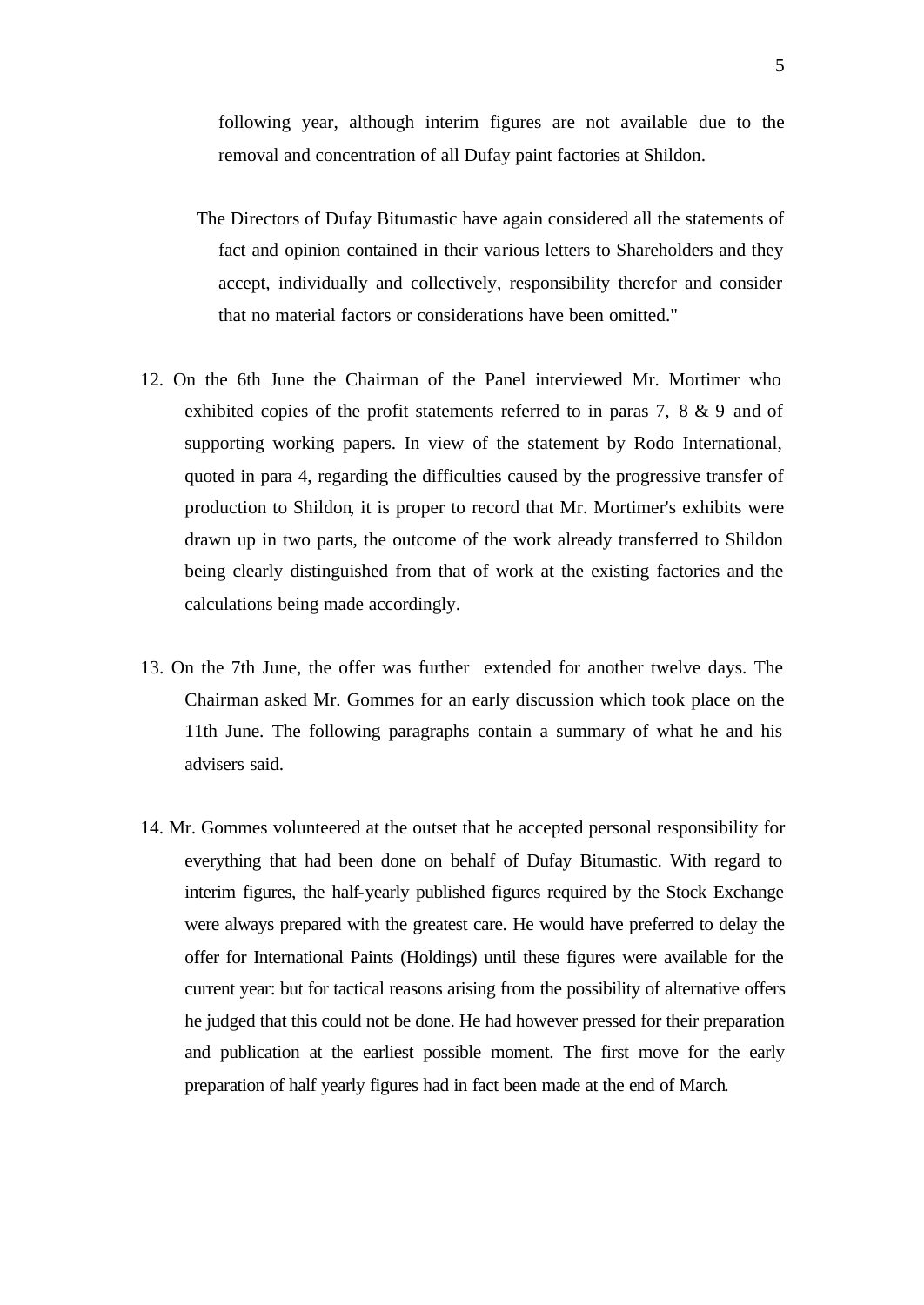- 15. Mr. Gommes regarded Mr. Mortimer's figures for the quarter ended the 31st December as taken out for management purposes only. They were not submitted to the Board of the holding company, and he had not seen them. He had been told of the six monthly figures on their completion, but they had to be checked before they could be used. When they were examined by the auditors of the holding company (who are also auditors of the Bitumastic Division but not of the Paints Division) they were found to contain errors, as well as to require adjustments, which took time, particularly after the resignation of the Chief Accountant. It was already possible to see that when these corrections and adjustments had been made the outcome would look very different.
- 16. Turning to the Bitumastic Division, Mr. Gommes accepted that the reason given for the absence of interim figures for the current year (see para.10 above) applied primarily to the Paints Division, which in the previous year had contributed only about one-third of total profits. There had been some complications on the Bitumastic side also, arising from extension and modernisation of plant: but the rapidity with which Dufay Bitumastic had developed had so far precluded the organisation of monthly figures budgets, etc. up to the standard which he would normally require, and which would have enabled results to be produced more quickly.
- 17. However, he had just received the half-yearly figures for the Bitumastic Division from the auditors; and subject to the complications in the Paints Division referred to above, he hoped to be able to publish half-yearly figures for the two combined before the offer expired. This was subsequently welcomed by the Panel who indicated on 12th June that the half yearly figures should state the amount of reorganisation expenses capitalised during the half year and that the basis on which this had been done was the same as that used in previous years.